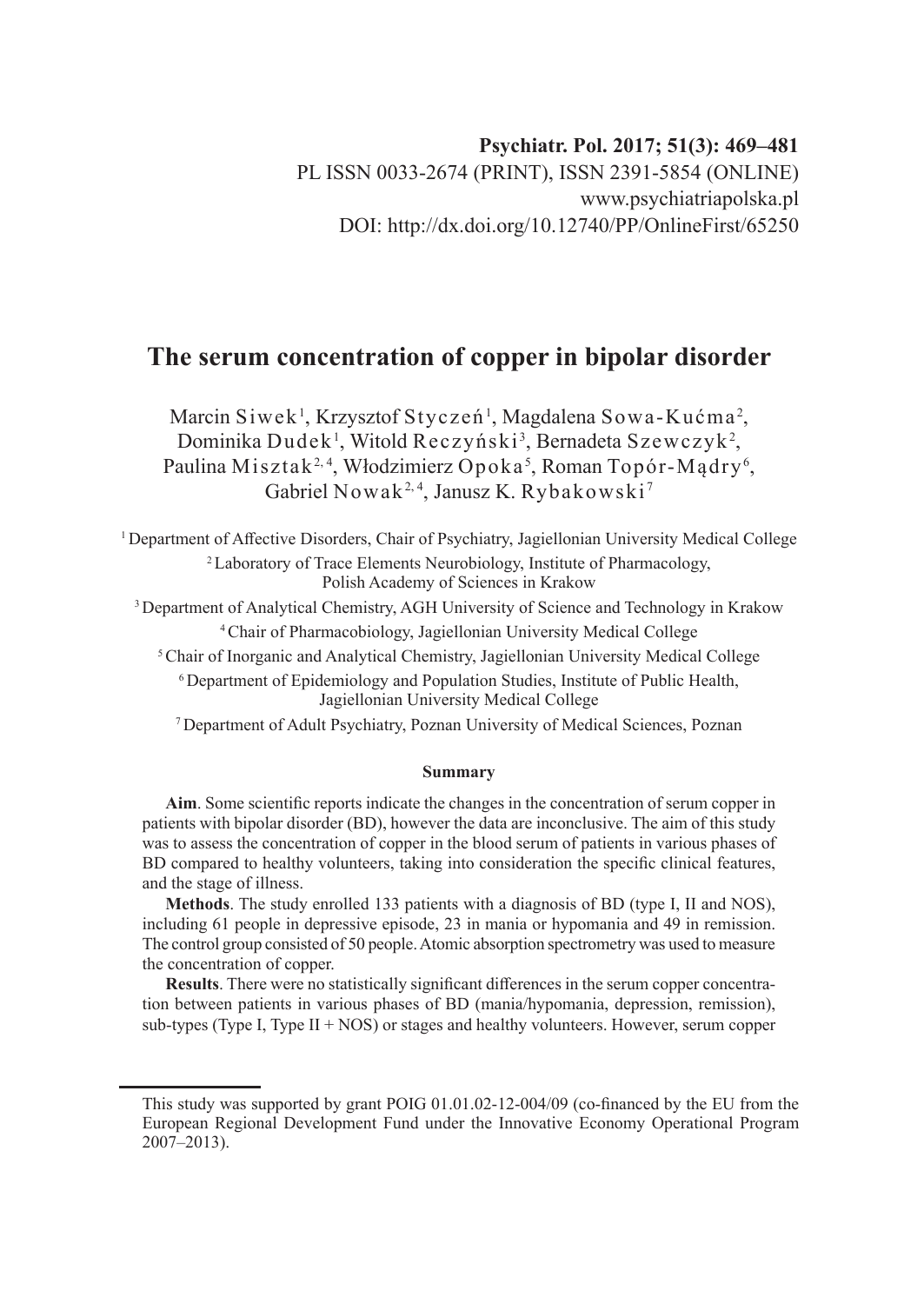concentrations in patients in stage 1 was significantly higher than in advanced stages  $(2+3+4)$ ,  $(\beta = 0.22; p = 0.02)$ . Serum copper concentration was also the higher, the later the age of onset was ( $\beta = 0.33$ ; p < 0.001), and the lower, the greater the number of illness episodes ( $\beta = -0.23$ ;  $p = 0.02$ ) (multiple regression model, adj R2 = 0.19,  $p = 0.0001$ ).

**Conclusions**. The dependencies demonstrated above may reflect pathophysiological processes that occur in the course of BD (e.g., inflammatory response and oxidative stress) with a different intensity depending on its stage.

**Key words:** bipolar disorder, biomarkers, copper

### **Introduction**

Copper is an element that plays an important role in many aspects of action and pathophysiology of central nervous system (CNS), which are associated with the etiology of mental disorders, with particular emphasis on mood disorders [1]. Physiological concentrations of copper, for example, take part in the activation of this element-dependent enzymes involved in the catecholamine transmission, such as dopamine beta-hydroxylase, monoamine oxidase and tyrosine hydroxylase [1–4]. Copper is also a necessary element for the proper functioning of cytochrome C oxidase and Cu/Zn superoxide dismutase. These enzymes are involved in the elimination of reactive oxygen species (ROS) [5, 6]. Pathological changes in the copper concentration can lead to overproduction of ROS with subsequent intensification of oxidative stress – the phenomenon resulting in dysfunction, damage and even death of neurons. More and more data indicate the presence and intensification of oxidative stress in the course of depression and bipolar disorder [7]. Another phenomenon associated with the pathogenesis of affective disorders is glutamate-dependent excitotoxicity and resulting from overstimulation of ionotoropic glutamate NMDA receptors [8, 9]. Studies suggest that copper acts as a noncompetitive antagonist of the NMDA receptor complex and indirectly interfere with binding of glutamate and glycine to the receptor [1, 10, 11]. Copper also affects neurotrophic factors such as brain-derived neurotrophic factor (BDNF) and nerve growth factor (NGF) [12, 13].

Most of the copper ions are attached to plasma ceruloplasmin, which is one of acute phase proteins involved in the inflammatory process. Results of several studies indicate the activation of the immune system and inflammatory markers in depression and bipolar disorder. It is another element linking copper with the pathophysiology of affective disorders [14, 15].

Pathological changes in copper concentration in the blood and its accumulation in the body are often accompanied by psychopathological symptoms, particularly by mood disorders. For example, mental and behavioral disorders (mainly depression, irritability and suicidal thoughts), are among the most common symptoms of Wilson's disease and, depending on the research, concern from 30 to 100% of patients [16–18]. Furthermore, according to recent studies, patients suffering from Wilson's disease, as compared to healthy population, are characterized by a greater risk (up to 13 times) of diagnosis of bipolar disorder [18, 19]. Disturbances of copper metabolism in the body can be found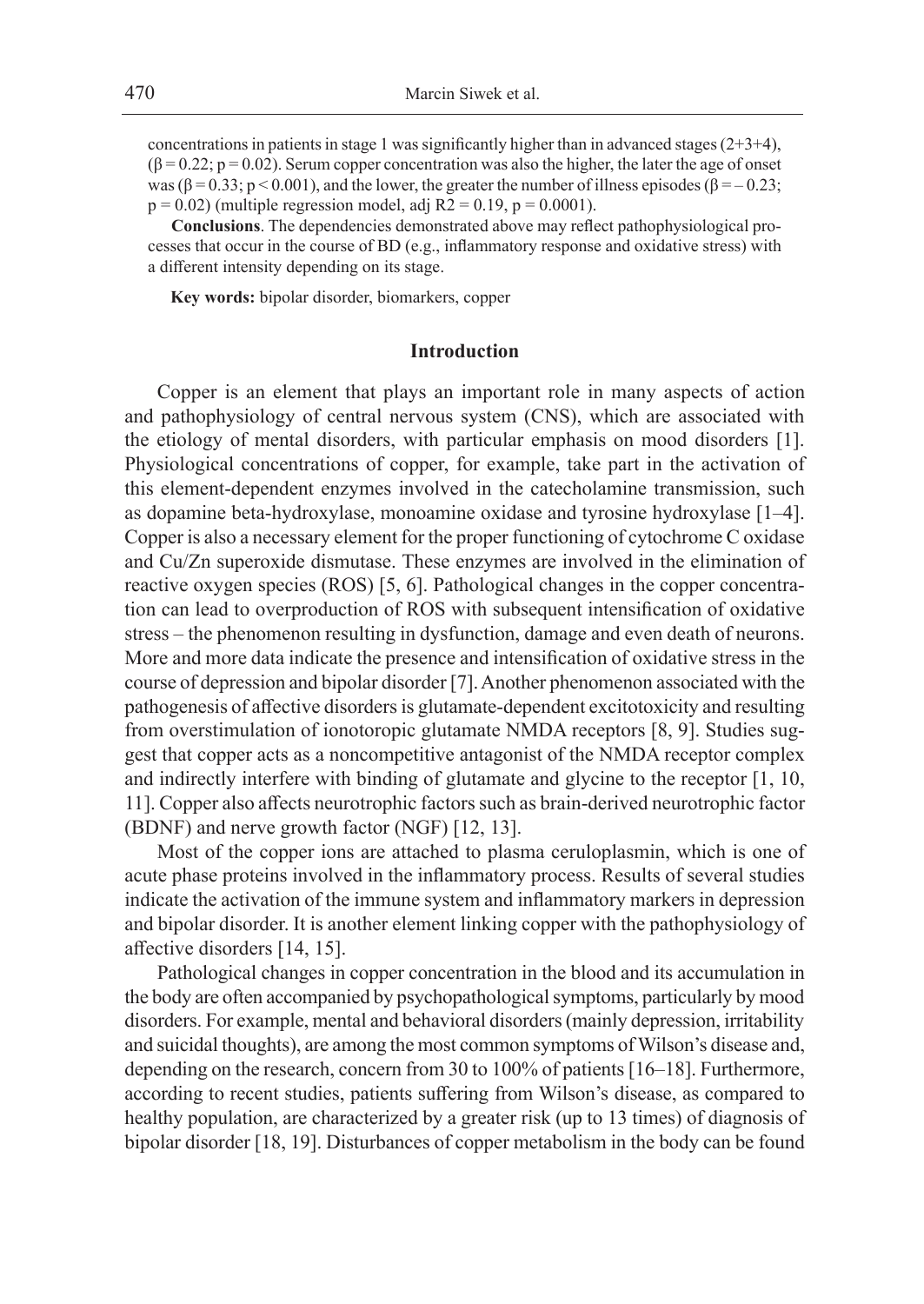in other neurodegenerative disorders associated with mental disorders, such as, Menkes disease, Alzheimer's disease, Parkinson's disease and Huntington's disease [20].

The results of experimental studies may also indicate a relation between copper and mood disorders. Exposing experimental animals to antidepressants and electroconvulsive therapy leads to significant changes in the level of copper in the blood and central nervous system. For example, long-term administration of imipramine or citalopram to rats is associated with a significant decrease in serum copper concentration, and after performing electroconvulsive therapy there is an increase in the copper concentration in the hippocampus and cerebellum with no change in its concentration in the blood [20, 21].

These data justify the study of changes in the serum copper concentration as a marker of affective disorders. Few such studies, involving patients with a diagnosis of unipolar depression, did not yield conclusive results. Most of them reported an increase in copper concentration in the blood of patients in depressive episodes, compared to healthy subjects [21–25] and in some cases its reduction after the effective antidepressant therapy [24, 26]. Two other observations indicated no differences in the copper concentration between depressive patients and the control group [26, 27]. Even less is known about the changes in the serum copper concentration in bipolar disorder. Until now, three studies involving small groups of patients with a diagnosis of bipolar disorder and giving conflicting results have been conducted [28–30].

## **Aim**

The aim of this study was to assess the concentration of copper in the blood serum of patients in various phases of bipolar disorder (BD) compared to healthy volunteers, taking into consideration the specific clinical features, severity of symptoms and the stage of bipolar disorder.

## **Material and methods**

## Recruitment of participants

The study included patients meeting diagnostic criteria for bipolar disorder according to DSM-IV-TR (regardless of the stage of the illness) and healthy volunteers. All participants gave their informed consent to participate in the study. The study was approved by the Bioethical Committee of the Jagiellonian University. During the study the subjects were receiving monotherapy or combined therapy, with proven efficacy in the treatment of bipolar disorder, adequate to current phase of the illness and its clinical picture. Patients were receiving a variety of pharmacological treatment as monotherapy or as part of a combination therapy. 84 people were treated with olanzapine or quetiapine, 49 patients were treated with valproate, 20 with lithium, 25 with lamotrigine and 5 with carbamazepine. In addition to mood stabilizers therapy, some patients in depressive episodes and/or remission were treated with antidepressants (26 with SSRI, 35 with SNRI and 5 with mirtazapine).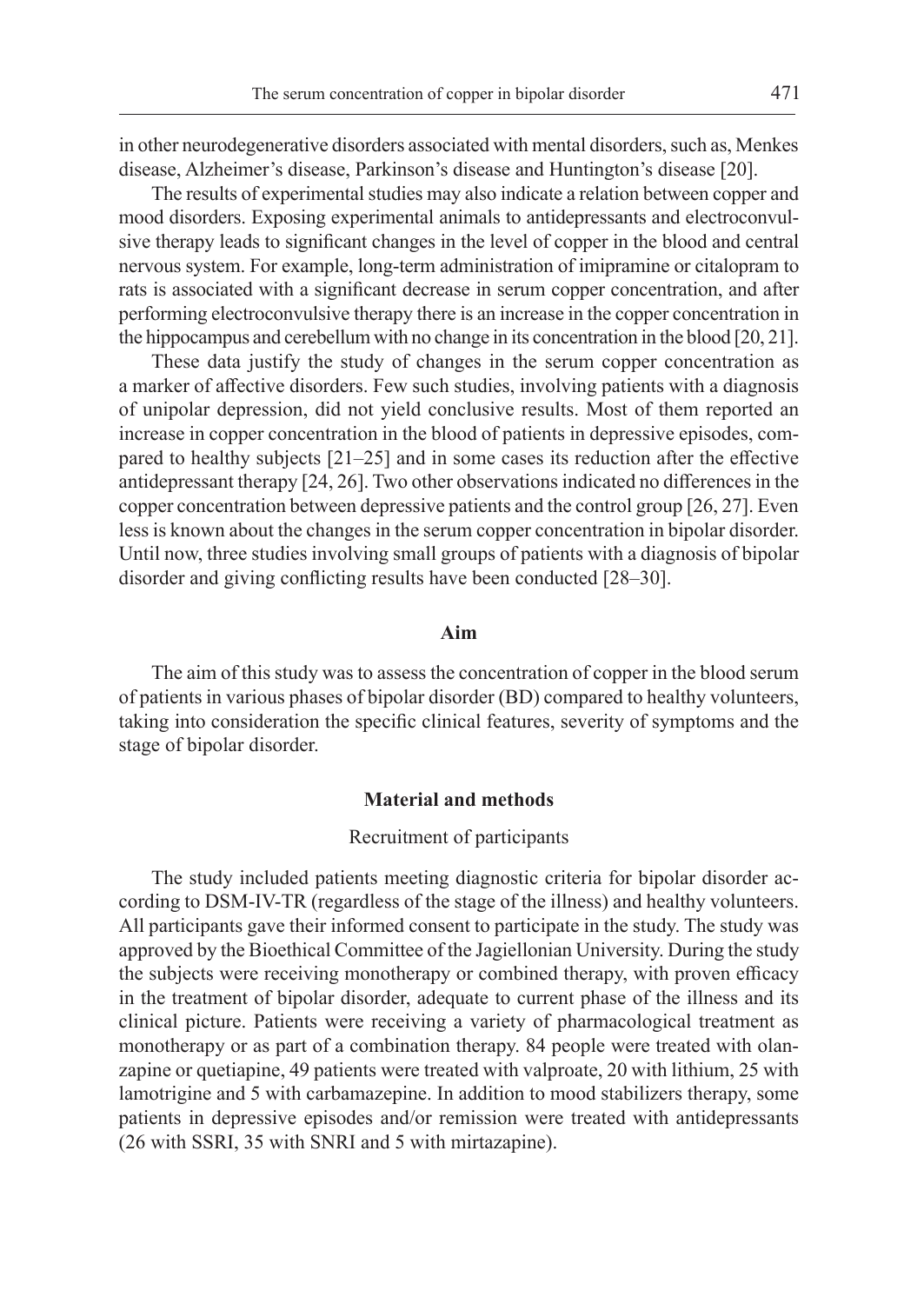Exclusion criteria were as follows: lack of consent to participate in the study, diagnosis of serious mental disorder other than bipolar disorder (e.g., schizophrenia, schizoaffective psychosis, major depressive episode), disorders associated with substance abuse (excluding nicotine or caffeine addiction), co-existence of chronic inflammatory and autoimmune diseases, acute infections present within a month before a patient was included in the study, severe endocrine disorders, nephrotic syndrome and burns, breastfeeding or pregnancy. A group of healthy volunteers was recruited from people with no present or past history of psychiatric disorders and substance abuse, with no above-mentioned acute and chronic somatic diseases and with no psychiatric disorders in the first-degree relatives. Detailed information concerning the place and rules of recruitment, inclusion and exclusion criteria are included elsewhere [31].

## Diagnostic tools

The severity of depressive symptoms in patients was measured using the Hamilton Depression Rating Scale (HDRS) [32] and the Montgomery-Asberg Depression Rating Scale (MADRS) [33]. The severity of manic symptoms was measured using the Young Mania Rating Scale (YMRS) [34].

The criteria proposed by Kapczinski et al. were used to determine the severity of bipolar disorder [35]. The criteria are as follows:

- stage 1 is characterized by features such as: full remission of symptoms after episodes, with full restoration of premorbid functioning;
- stage 2 refers to the clinical picture of bipolar disorder in which the symptoms of comorbid psychiatric disorders (dependence or abuse of alcohol or other substances, anxiety disorders, personality disorders) which affect the impairment of functioning are clearly visible between episodes. There is also the possibility of rapid cycling. Cognitive impairment is recognized in neuropsychological tests, however, did not disclose in the examination and the functioning of the patient;
- **stage 3** is characterized by subsyndromal affective symptoms between episodes, overt clinical impairment of cognitive functioning, gradual shortening of the duration of periods of euthymia, increasing number of exacerbations, significant impairment of the family and professional functioning (patient is unable to work or is able to work on a position below the qualifications and skills);
- **stage 4**: intensification of the features typical of stage 3 and progressive disability and deterioration of the patient.

Collection, preparation and processing of blood samples – determination of concentration of copper in the blood serum

According to the study protocol, from each patient and healthy volunteer no more than 9.8 ml of venous blood was obtained using Monovette closed blood-collection system. After the formation of the clot, the samples were centrifuged for 30 minutes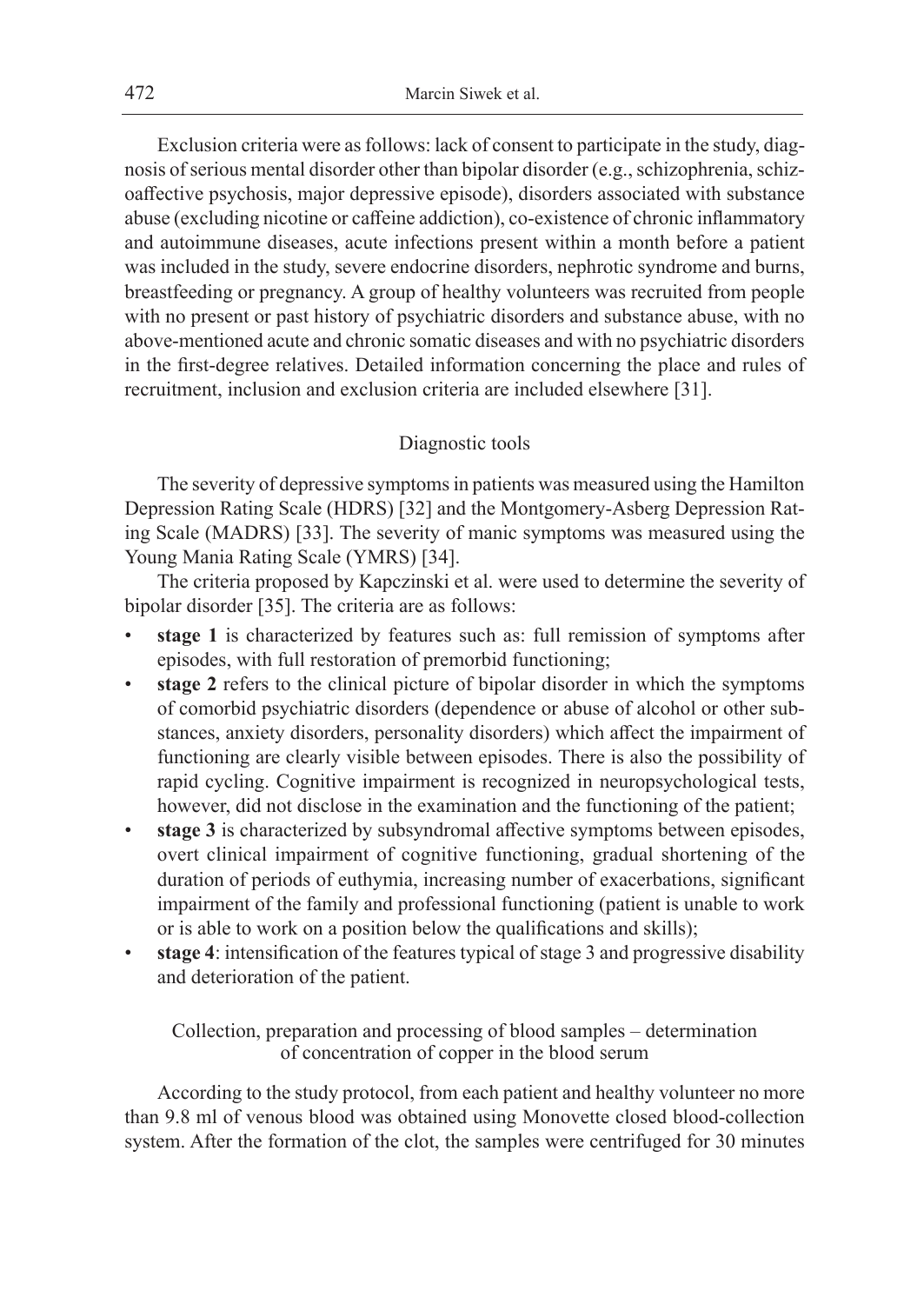at 1,800 RPM. The obtained serum was stored at – 80°C until the scheduled start of the analysis.

After thawing and mixing thoroughly, the quantitative analysis of the samples was performed using electrothermal atomic absorption spectrometry (ET AAS). The authors used PerkinElmer AA spectrometer Model 3110 (USA) equipped with the Perkin-Elmer HGA-600 graphite furnace. Pre-treatment temperature was 950°C and the temperature of atomization process was 2,300°C. Copper was measured at a wavelength of 324.8 nm and 0.7 nm slit.

Before starting the series of measurements, analytical procedure had been optimized (Method Development procedure) in order to obtain high sensitivity. Besides dilution of samples, no other procedures had been used prior the measurement of concentrations. Depending on the total volume of the sample measurements were performed in triplicate. The accuracy was tested by means of recovery analysis, which for copper was in the range of 96–103%.

## Statistical methods

The  $\chi^2$  test was used to analyze the differences between the quality variables. The Shapiro-Wilk test as well as the analysis of skewness and kurtosis was performed in order to evaluate the normal distribution of quantitative data. Due to the lack of normal distribution of quantitative data the Kruskal-Wallis ANOVA or the Mann-Whitney U test was used. Due to the lack of normal distribution, correlations between quantitative variables were analyzed using the Spearman's rank correlation. In order to examine the relationship between the serum copper concentration (as a dependent variable) and selected clinical and demographic parameters (as independent variables) a multiple regression model was built. The variables included in the model were selected on the basis of literature data and the results of basic statistical analysis obtained earlier and presented in this paper (analysis of variance, correlations).

## **Results**

The study included a total of 133 patients (84 women and 49 men) diagnosed with bipolar disorder type I ( $n = 69$ ), bipolar disorder type II ( $n = 60$ ) or bipolar disorder NOS  $(n = 4)$ ; 61 people were in the current depressive episode, 23 people in the current manic or hypomanic episode and 49 patients were in remission. At the moment of inclusion to the study, 21 patients presented features of rapid cycling. The average number of previous episodes of illness was  $11.51 \pm 9.61$ , and the average total duration of illness:  $12.63 \pm 8.06$  years.

The control group consisted of 50 people (including 14 men and 36 women). The group of patients and a group of healthy volunteers did not differ in terms of age of the participants  $(43.33 \pm 12.85 \text{ vs. } 45.82 \pm 12.43; Z = -0.49; p = 0.62; \text{Mann-Whitney U}$ test), and the percentage of men and women (W:  $63.2\%$  vs.  $72\%$ ) ( $\chi^2$  test = 1.26; p = 0.26).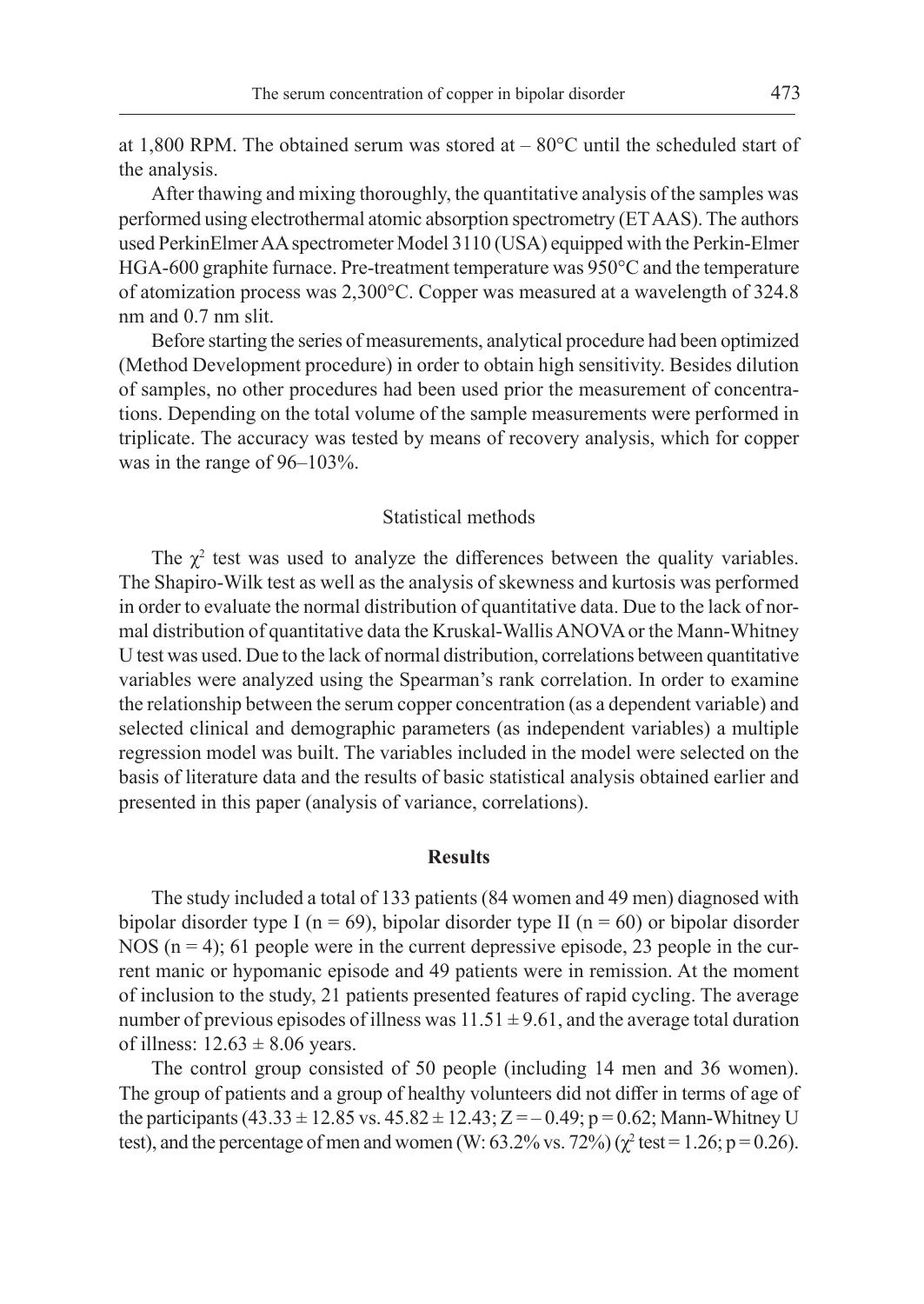Concentrations of copper in the control group and in various phases, sub-types and stages of bipolar disorders are shown in Table 1.

| Table 1. Serum copper concentrations in the control group and in various phases, sub-types |
|--------------------------------------------------------------------------------------------|
| and stages of bipolar disorder [ug/ml]                                                     |

| Healthy volunteers                       | $N = 50$                      |                             |                             |                             |  |  |
|------------------------------------------|-------------------------------|-----------------------------|-----------------------------|-----------------------------|--|--|
| Median (lower/upper quartile)            | 0.82(0.68/1.04)               |                             |                             |                             |  |  |
|                                          | Episodes                      |                             |                             |                             |  |  |
| Patients                                 | Mania/hypomania<br>Depression |                             | Remission                   | All phases                  |  |  |
| Bipolar disorder (total)                 | $N = 23$                      | $N = 61$                    | $N = 49$                    | $N = 133$                   |  |  |
| Median (lower/upper quartile)            | 0.72(0.52/0.89)               | 0.79(0.64/1.00)             | 0.83(0.66/1.00)             | 0.80(0.61/1.00)             |  |  |
| sub-types of bipolar disorder            |                               |                             |                             |                             |  |  |
| Bipolar disorder type I                  | $N = 18$                      | $N = 23$                    | $N = 28$                    | $N = 69$                    |  |  |
| Median (lower/upper quartile)            | 0.81(0.46/0.92)               | 0.84(0.65/1.07)             | 0.81(0.61/0.95)             | 0.81(0.61/0.99)             |  |  |
| bipolar disorder type II + NOS           | $N = 5$                       | $N = 38$                    | $N = 21$                    | $N = 64$                    |  |  |
| Median (lower/upper quartile)            | 0.64(0.58/0.76)               | 0.77(0.60/0.96)             | 0.85(0.75/1.07)             | 0.79(0.64/1.04)             |  |  |
| Stages of bipolar disorder               |                               |                             |                             |                             |  |  |
| Stage 1                                  | $N = 1$                       | $N = 11$                    | $N = 13$                    | $N = 25$                    |  |  |
| Median (lower/upper quartile)            | 0.72(0.72/0.72)               | 0.92(0.75/1.11)             | 1.01 (0.75/1.34)            | 0.92(0.75/1.17)             |  |  |
| Stage 2                                  | $N = 6$                       | $N = 11$                    | $N = 11$                    | $N = 28$                    |  |  |
| Median (lower/upper quartile)            | 0.76(0.64/0.89)               | 0.81(0.40/1.10)             | 0.80(0.71/0.90)             | 0.80(0.64/0.91)             |  |  |
| Stage 3                                  | $N = 12$                      | $N = 24$                    | $N = 14$                    | $N = 50$                    |  |  |
| Median (lower/upper quartile)            | 0.81(0.28/1.00)               | 0.82(0.63/1.02)             | 0.86(0.46/1.00)             | 0.84(0.52/1.00)             |  |  |
| Stage 4<br>Median (lower/upper quartile) | $N = 4$<br>0.70(0.67/1.08)    | $N = 15$<br>0.73(0.46/0.92) | $N = 11$<br>0.80(0.58/0.86) | $N = 30$<br>0.74(0.56/0.87) |  |  |

The Kruskal-Wallis Rank ANOVA showed no statistically significant differences in serum copper concentrations between various phases of bipolar disorder (mania/ hypomania, depression, remission), and healthy volunteers ( $H = 2.64$ ;  $p = 0.45$ ). There were also no differences between episodes and between episodes and the control group in subgroups of patients with bipolar disorder type I ( $H = 1.59$ ;  $p = 0.66$ ) and bipolar disorder type II + bipolar disorder NOS ( $H = 3.03$ ; p = 0, 22) (Kruskal-Wallis Rank ANOVA).

Analysis of variance of serum copper concentration with regard to the division into the stages of the illness showed no statistically significant differences between various stages and above-mentioned stages and healthy volunteers ( $H = 6.76$ ,  $p = 0.15$ ). It has been found, however, that copper concentration in the serum of patients in stage 1 of BD was significantly higher compared to other stages of the illness treated jointly  $(2+3+4)$ ,  $(z = -2.25; p = 0.024;$  Mann-Whitney U test) (Figure 1).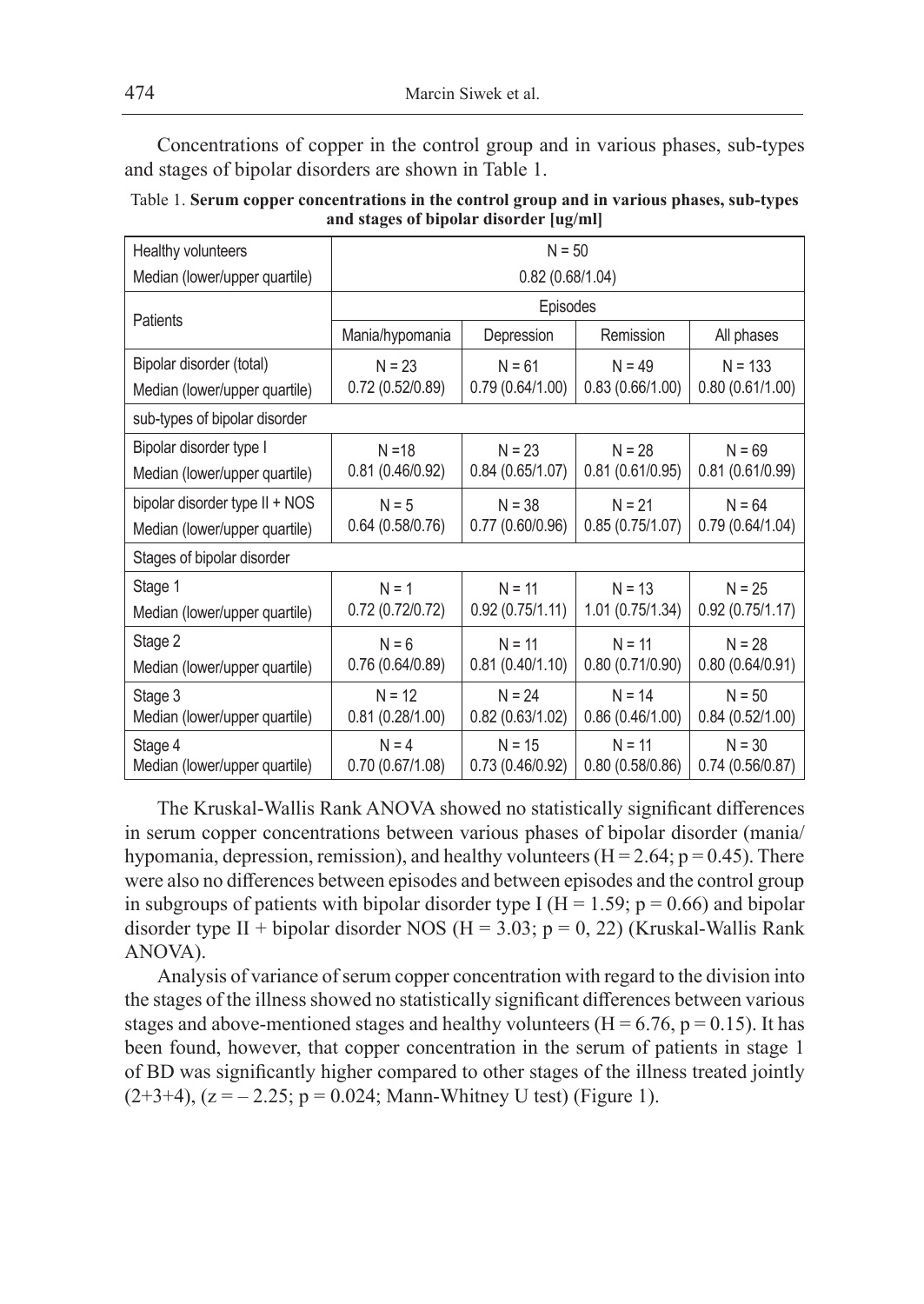

Figure 1. **Comparison of the serum copper concentration between patients in the first stage of bipolar disorder (1) and other patients representing the later, more advanced stages of bipolar disorder (0)**

There were also no differences between particular episodes and between episodes and the control group in the subgroups of patients in stage 1 ( $H = 1.55$ ;  $p = 0.46$ ), 2 (H = 0.30; p = 0.86), 3 (H = 0.79; p = 0.67) and 4 of bipolar disorder (H = 0.46; p = 0.79) (Kruskal-Wallis Rank ANOVA).

No statistically significant differences in serum copper concentration were observed between patients with rapid cycling, patients without such a feature and the control group ( $H = 1.04$ ;  $p = 0.60$ ) (Kruskal-Wallis Rank ANOVA).

In the entire group of patients with bipolar disorder, currently in depressive episode there were no statistically significant differences in the concentrations of copper between: atypical depression ( $n = 17$ ) and depression without atypical symptoms  $(n = 44)$ ,  $(Z = 0.032; p = 0.97;$  Mann-Whitney U test); psychotic depression  $(n = 8)$ and depression without psychotic symptoms (n = 53) ( $Z = 0.64$ ; p = 0.52; Mann-Whitney U test), as well as between depression with melancholic syndrome  $(n = 28)$ and depression that do not meet criteria for melancholic syndrome ( $n = 32$ ) ( $Z = 1.02$ ;  $p = 0.30$ ; Mann-Whitney U test) (Table 2).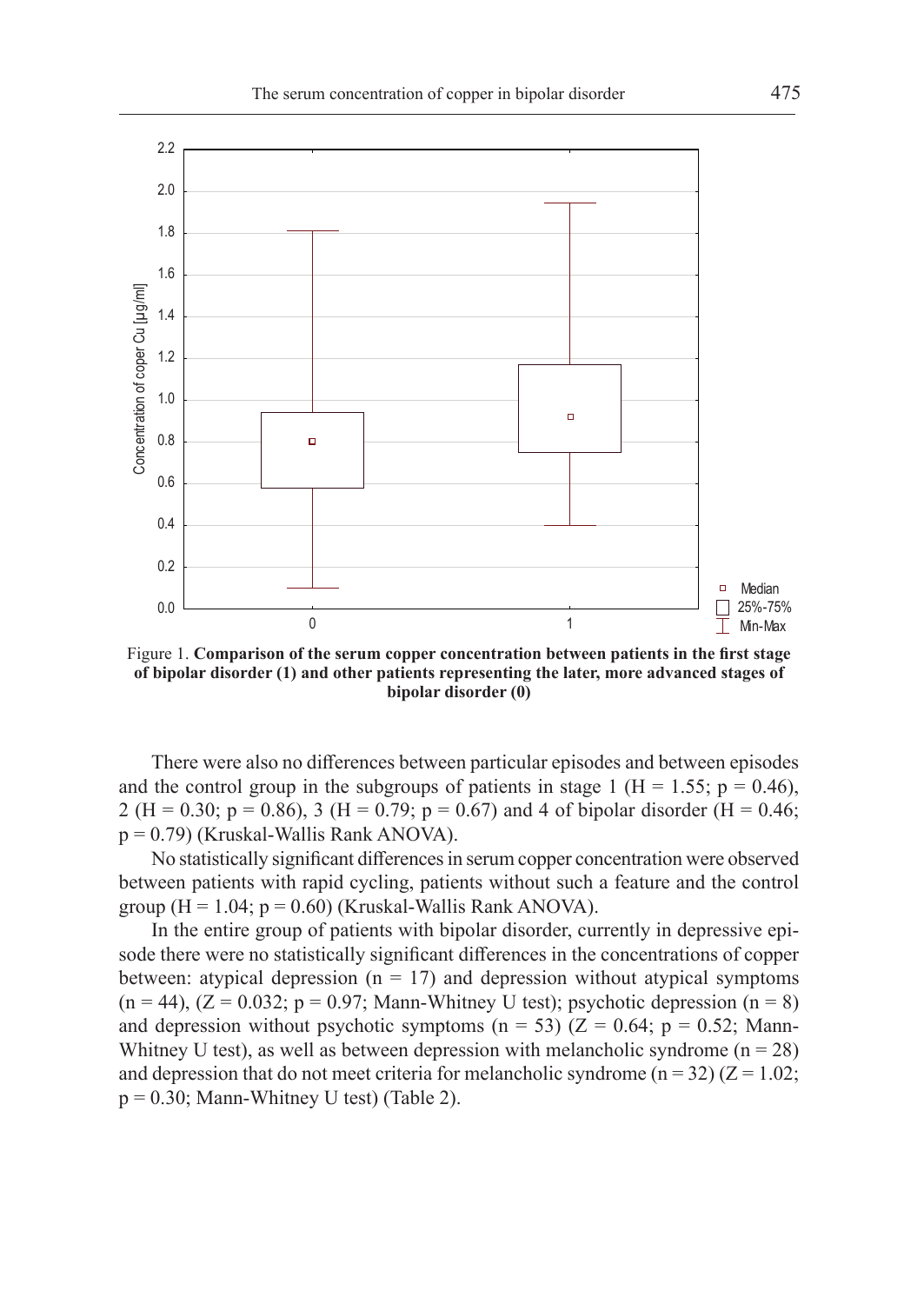| clinical feature of depression | Concentration of copper [ug/ml]<br>Median (lower/upper quartile) |
|--------------------------------|------------------------------------------------------------------|
| With atypical features         | 0.76(0.52/1.06)                                                  |
| Without atypical features      | 0.79(0.64/0.97)                                                  |
|                                |                                                                  |
| With melancholic syndrome      | 0.73(0.56/1.05)                                                  |
| Without melancholic features   | 0.85(0.66/0.97)                                                  |
|                                |                                                                  |
| Psychotic                      | 0.91(0.62/1.01)                                                  |
| Without psychotic features     | 0.77(0.62/0.99)                                                  |

Table 2. **Serum copper concentrations in subgroups of patients with various clinical features of depressive episode**

| Table 3. Correlation between the serum copper concentration and selected quantitative |  |
|---------------------------------------------------------------------------------------|--|
| features of the course and the picture of bipolar disorder (Speraman's correlation)   |  |

|                                       | Cu        |            |                       |         |  |
|---------------------------------------|-----------|------------|-----------------------|---------|--|
|                                       | Remission | Depression | Mania<br>Entire group |         |  |
| Age                                   | 0.09      | 0.03       | $0.60*$               | 0.14    |  |
| Number of episodes                    | 0.05      | $-0.36*$   | 0.23                  | $-0.09$ |  |
| Number of relapses in the last year   | 0.06      | $-0.15$    | $-0.09$               | $-0.05$ |  |
| Age at onset of bipolar disorder      | 0.05      | $0.28*$    | $0.44*$               | $0.24*$ |  |
| Duration of bipolar disorder in years | 0.06      | $-0.31*$   | 0.19                  | $-0.11$ |  |
| Duration of episode/remission         | $-0.04$   | 0.20       | $-0.17$               |         |  |

\* statistical significance  $p < 0.05$ 

Analysis of relationships between the serum copper concentration and the variety of clinical parameters (Table 3) showed a positive correlation with age at onset, both in the entire group of patients (mania/hypomania + depression + remission)  $(r = 0.24; p = 0.006)$  as well as in the phase of mania/hypomania  $(r = 0.44; p = 0.045)$ and depression  $(r = 0.28; p = 0.03)$  (Spearman's correlation). In the manic phase, the copper concentration was correlated positively also with the age of patients ( $r = 0.60$ ;  $p = 0.004$ ), and in depression was correlated negatively with the number of episodes in lifetime ( $r = -0.36$ ;  $p = 0.009$ ) and duration of bipolar disorders in years ( $r = -0.31$ ;  $p = 0.014$ ). There was no statistically significant correlation between the serum copper concentration and severity of manic symptoms measured by YMRS ( $r = -0.007$ ;  $p = 0.98$ ) or depressive symptoms measured by MADRS ( $r = 0.09$ ;  $p = 0.48$ ) or HDRS  $(r = 0.10; p = 0.45)$ .

Regression model covering the entire group (explaining 19% of variation of the variable Cu) confirmed the effect of: stage 1 of bipolar disorder ( $\beta = 0.22$ ; p = 0.02,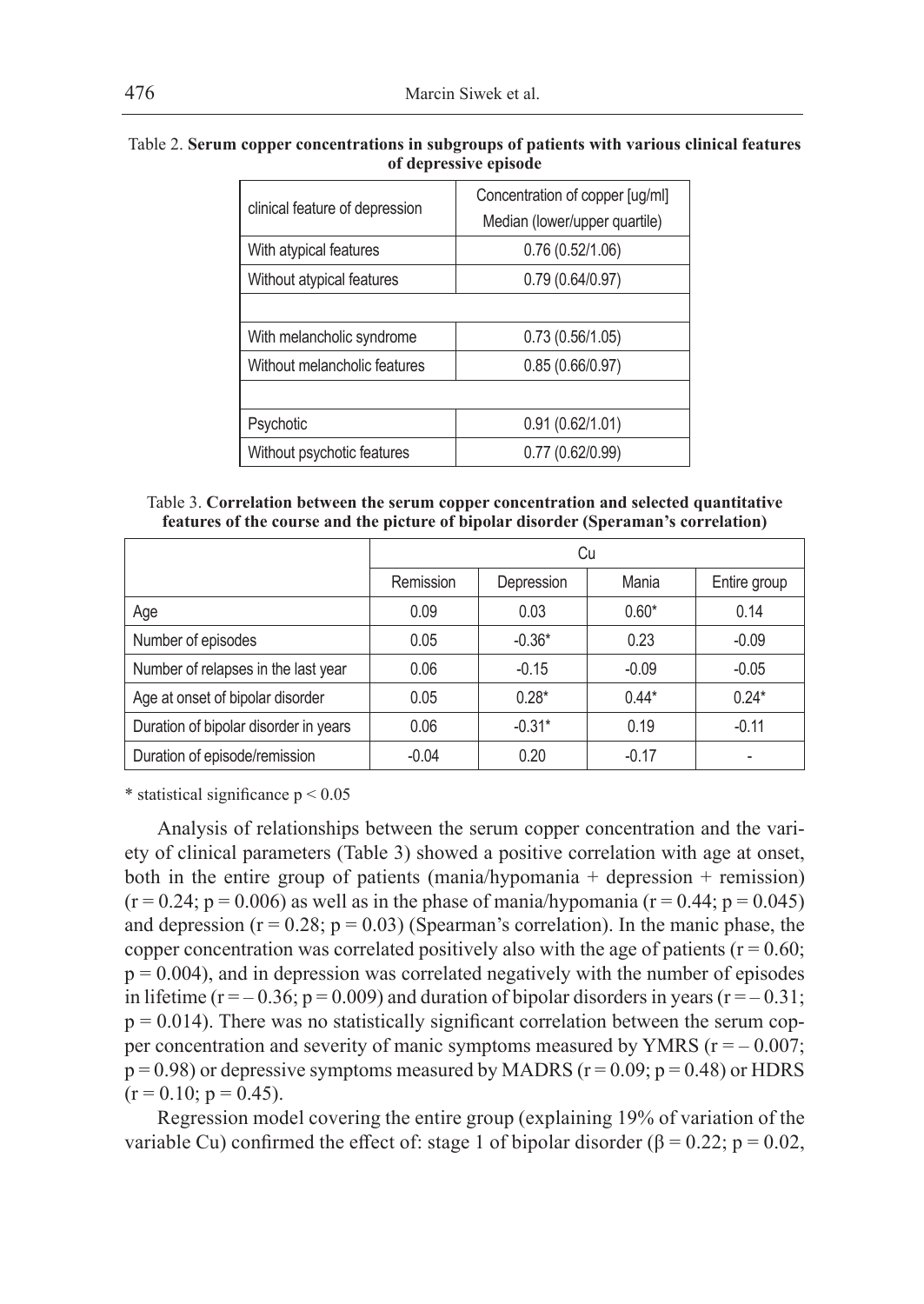higher concentration in patients in stage 1 compared to the other stages), and age at onset ( $\beta$  = 0.33; p < 0.001; the older the age, the higher the concentration of copper) on copper concentration. In addition, an effect of: sex ( $\beta = -0.19$ ; p = 0.04, higher concentrations in females) and the number of previous episodes of ( $\beta = -0.23$ ;  $p = 0.02$ , the more episodes, the lower the concentration of copper) was observed (Table 4).

Table 4. **Multiple regression model. The relationship between the serum concentration of copper (as the dependent variable) and selected clinical features of bipolar disorder (as independent variables)**

|                                                             | Cu             |           |      |        |         |         |         |
|-------------------------------------------------------------|----------------|-----------|------|--------|---------|---------|---------|
| Model                                                       | R <sup>2</sup> | adj $R^2$ | F    | р      | β       |         | р       |
|                                                             | 0.24           | 0.19      | 5.15 | 0.0001 |         |         |         |
| Sex (Men)                                                   |                |           |      |        | $-0.19$ | $-2.11$ | 0.04    |
| Total number of episodes of bipolar disorder<br>in lifetime |                |           |      |        | $-0.23$ | $-2.29$ | 0.02    |
| Age at onset                                                |                |           |      |        | 0.33    | 3.68    | < 0.001 |
| duration of bipolar disorder                                |                |           |      |        | 0.07    | 0.62    | 0.54    |
| Stage 1 of bipolar disorder                                 |                |           |      |        | 0.22    | 2.30    | 0.02    |
| Smoking                                                     |                |           |      |        | 0.16    | 1.83    | 0.07    |

R – coefficient of determination;  $R^2$  adj – adjusted coefficient of determination  $R^2$ ; F – F-statistics;  $p$  – level of statistical significance;  $β$  – partial regression coefficient, t – t-statistics.

## **Discussion**

There were no statistically significant differences in the serum copper concentration in patients in various phases of bipolar disorder (mania/hypomania, depression, remission), with regard to the division into its subtypes, and the healthy volunteers. In addition, in the majority of people involved in the study, the copper concentration was within the normal range (0.7–1.4 ug/ml).

Similar results were obtained by González-Estecha et al. [29]. Similarly to the present study, blood samples were collected from patients receiving different pharmacological treatment in the course of bipolar disorder. Finally, the study included 25 people, 19 of which were in the manic phase, and 6 in the depressive phase. The comparison with a group of 29 healthy subjects showed no significant difference in the serum copper concentration. Observation conducted by Mustak et al. [28] gave different results. It covered 40 patients in mania in the course of bipolar disorder type I, 50 patients with a diagnosis of bipolar disorder type II (25 in hypomanic episode and 25 in depressive episode), 25 people with a diagnosis of bipolar disorder type V (depressive phase). The concentration of copper in patients with manic episode (BD type I) and depressive episode (BD type II and V) proved to be significantly higher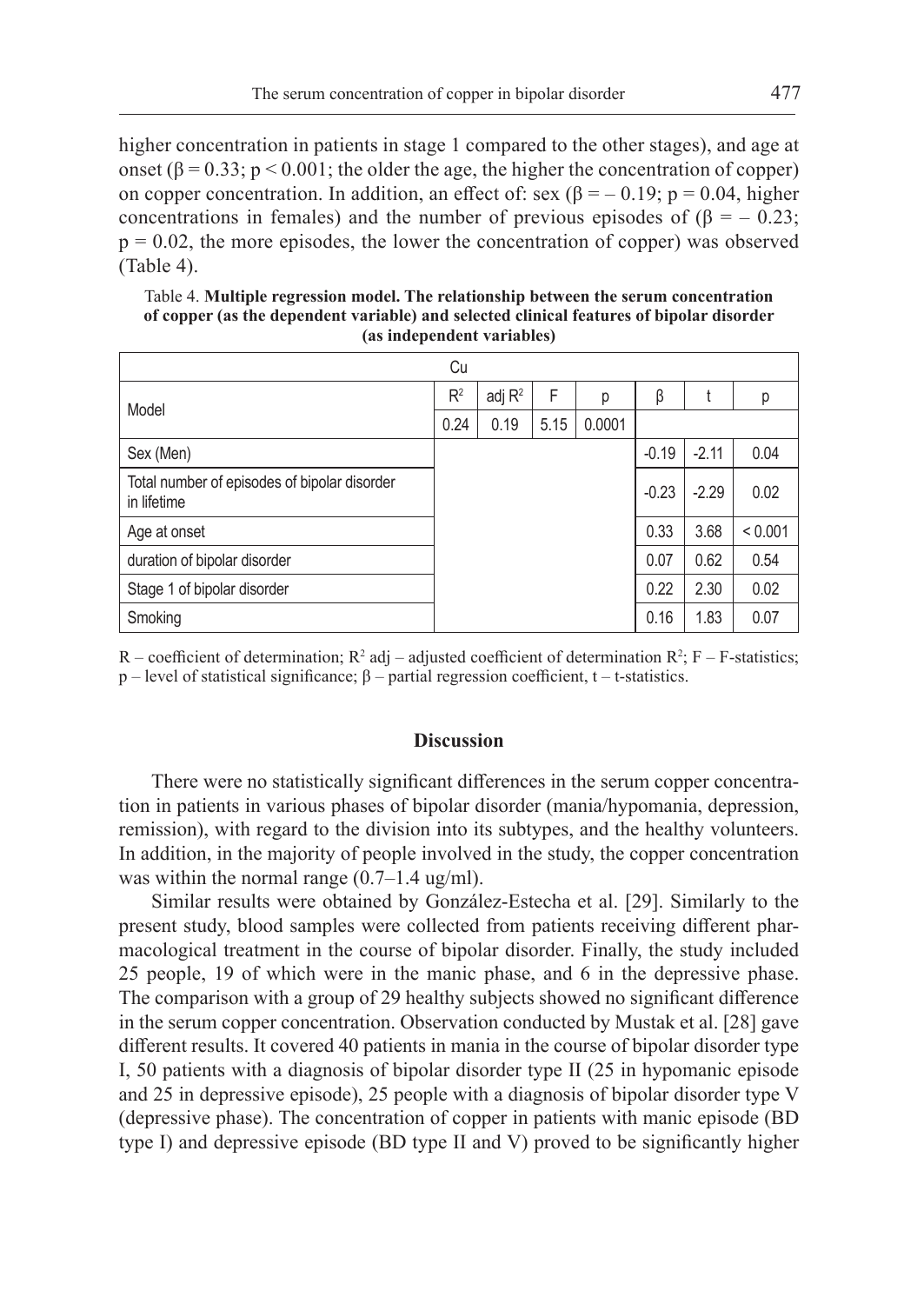compared to the control group of 25 people. Dissimilarity of the obtained results may result from methodological differences. The most important difference is the fact that the blood samples in the case of the last survey had been taken before the implementation of pharmacotherapy.

In this study, serum copper concentrations did not differ between subpopulations of depressive patients who met and did not meet the criteria for depression with atypical symptoms, melancholic syndrome or psychotic depression. There were also no significant differences in concentration of copper between patients with rapid cycling and those without such a feature. Moreover, the concentration of copper was not dependent on the severity of depression and mania/hypomania. We have shown, however, that it was positively correlated with age at onset and decreased with the number of completed episodes. In addition, after taking into consideration the division into stages of bipolar disorder (staging) the concentration of copper in patients in stage 1 was significantly higher compared to other patients in more advanced stages of bipolar disorder. Other two studies did not analyze the abovementioned clinical parameters. It can be hypothesized that these relationships, demonstrated in this study, are associated with or reflect pathophysiological processes that occur in the course of bipolar disorder (such as e.g., inflammatory response and oxidative stress) and reach different intensity depending on its stage [7, 35, 36]. Elevated concentrations of copper may thus be a marker of early-stage BD, as well as increased activity of MMP-9, demonstrated in other study [37]. The verification of this hypothesis, however, requires further research in this area. In the context of copper-zinc homeostasis, increased serum level of copper may, however, correspond to lower concentrations of serum zinc, but this is more pronounced in the later stages of the illness [38].

Limitations of this study include: lack of a prospective model examining the dynamics of changes in the concentration of copper in the same patients, significant variation of the treatment and the inability to estimate its impact on the obtained results as well as a small number of patients in subgroups presenting specific clinical features, phases and stages of bipolar disorder. It should be noted, however, that the study was conducted on a large group of patients with bipolar disorder and the largest control group so far; it also took into consideration the largest number of variables characterizing detailed clinical picture of bipolar disorder, its course and stage. The obtained data can be an important source of knowledge about the role of copper in the pathophysiology of bipolar disorder. Due to the small amount of data and their inconsistency, there is a need for further research in this area.

## **References**

1. Siwek M, Wróbel A, Dudek D, Nowak G, Zięba A. *Rola miedzi i magnezu w patogenezie zaburzeń nastroju*. Psychiatr. Pol. 2005; 39(5): 911–920.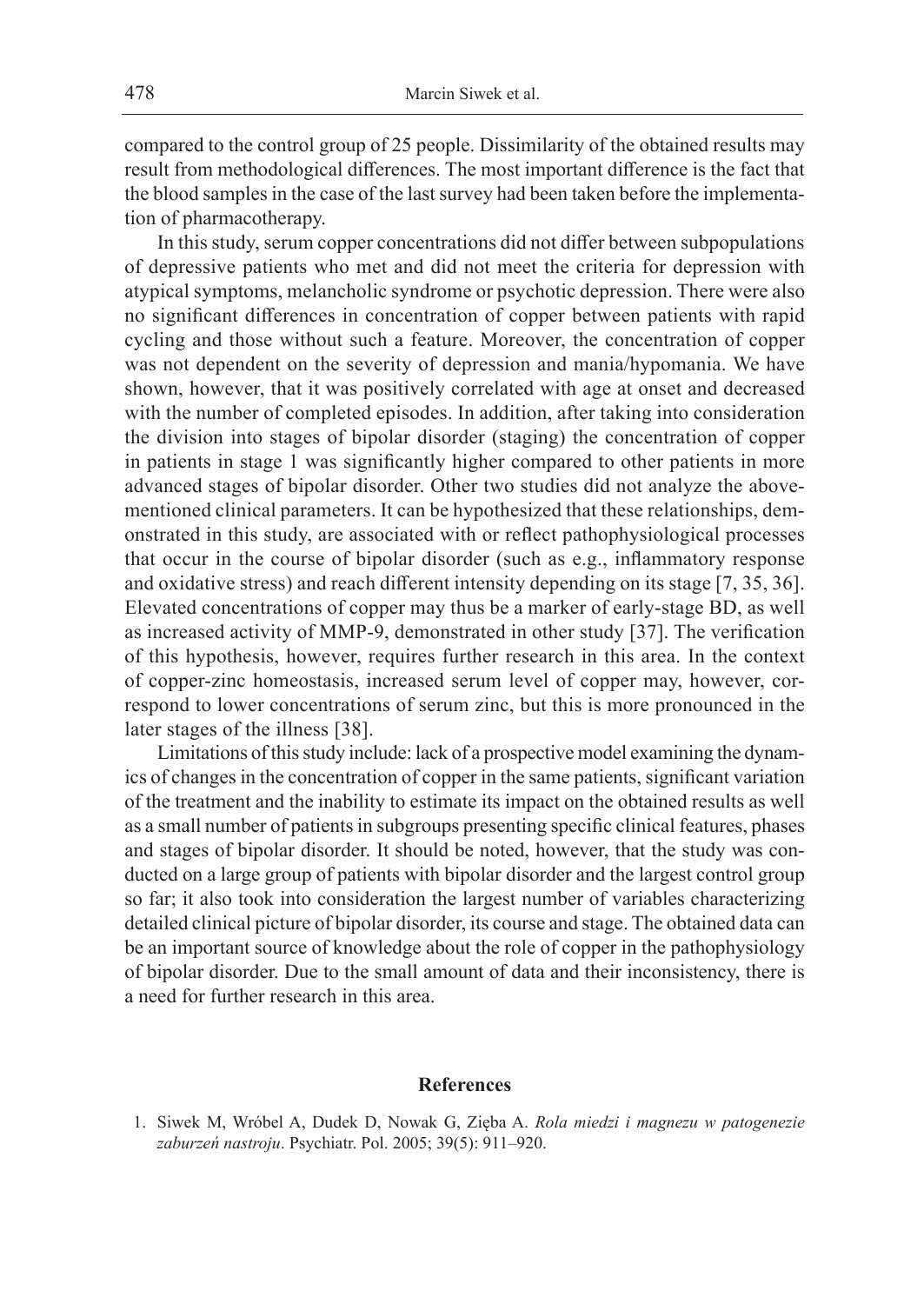- 2. Heninger GR, Delgado PL, Charney DS. *The revised monoamine theory of depression: a modulatory role of monoamines, based on new findings from monoamine depletion experiments in humans*. Pharmacopsychiatry 1996; 29: 2–11.
- 3. Sapru MK, Rao BS, Channabasavanna SM. *Serum dopamine-beta-hydroxylase activity in clinical subtypes of depression*. Acta Psychiatr. Scand. 1989; 80(5): 474–478.
- 4. Solomons NW. *Physiological interactions of minerals*. In: Bodwell CE, Erdman JW Jr. ed. *Nutrient interactions*. New York: Marcel Decker; 1988. p. 115–148.
- 5. Strausak D, Mercer JF, Dieter HH, Stremmel W, Multhaup G. *Copper in disorders with neurological symptoms: Alzheimer's, Menkes, and Wilson diseases*. Brain Res. Bull. 2001; 55: 175–185.
- 6. Carri MT, Ferri A, Cozzolino M, Calabrese L, Rotilio G. *Neurodegeneration in amyotrophic lateral sclerosis: the role of oxidative stress and altered homeostasis of metals*. Brain Res. Bull. 2003; 61: 365–374.
- 7. Siwek M, Sowa-Kućma M, Dudek D, Styczeń K, Szewczyk B, Kotarska K. et al. *Oxidative stress markers in affective disorders*. Pharmacol. Rep. 2013; 65(6): 1558–1571.
- 8. Siwek MS, Wróbel A, Dudek D, Nowak G, Zięba A. *Rola cynku w patogenezie zaburzeń nastroju*. Psychiatr. Pol. 2005; 39(5): 899–909.
- 9. Szewczyk B, Poleszak E, Sowa-Kućma M, Siwek M, Dudek D, Ryszewska-Pokraśniewicz B. et al. *Antidepressant activity of zinc and magnesium in view of the current hypotheses of antidepressant action*. Pharmacol. Rep. 2008; 60(5): 588–589.
- 10. Trombley PQ, Shepherd GM. *Differential modulation by zinc and copper of amino acid receptors from rat olfactory bulb neurons*. J. Neurophysiol. 1996; 76(4): 2536–2546.
- 11. Vlachova V, Zemkova H, Vyklicky L Jr. *Copper modulation of NMDA responses in mouse and rat cultured hippocampal neurons*. Eur. J. Neurosci. 1996; 8(11): 2257–2264.
- 12. Birkaya B, Aletta JM. *NGF promotes copper accumulation required for optimum neurite outgrowth and protein metylation*. J. Neurobiol. 2005; 63: 49–61.
- 13. Hwang JJ, Park MH, Koh JY. *Copper activates TrkB in cortical neurons in a metalloproteinasesdependent manner*. J. Neurosci. Res. 2007; 85: 2160–2166.
- 14. Maes M, Scharpe S, van Grootel L, Uyttenbroeck W, Cooreman W, Cosyns P. et al. *Higher a l-antitripsin, haptoglobin, coeruloplasmin, and lower retinol binding protein plasma levels during depression: Further evidence for existence of an inflammatory response during that illness*. J. Affect. Disord. 1992; 24: 183–192.
- 15. Maes M. *Evidence for an immune response in major depression: a review and hypothesis*. Prog. Psychopharmacol. Biol. Psychiatry 1995; 19: 11–38.
- 16. Rathbun JK. *Neuropsychological aspects of Wilson's disease*. Int. J. Neurosci. 1996; 85: 221–229.
- 17. Akil M, Brewer GJ. *Psychiatric and behavioral abnormalities in Wilson's disease*. Adv. Neurol. 1995; 65: 171–178.
- 18. Rybakowski JK, Litwin T, Chlopocka-Wozniak M, Czlonkowska A. *Lithium treatment of a bipolar patient with Wilson's disease: a case report*. Pharmacopsychiatry 2013; 46(3): 120–121.
- 19. Carta MG, Sorbello O, Moro MF, Bhat KM, Demelia E, Serra A. et al. *Bipolar disorders and Wilson's disease*. BMC Psychiatry 2012; 12: 52.
- 20. Bandmann O, Weiss KH, Kaler SG. *Wilson's disease and other neurological copper disorders*. Lancet Neurol. 2015; 14(1): 103–113.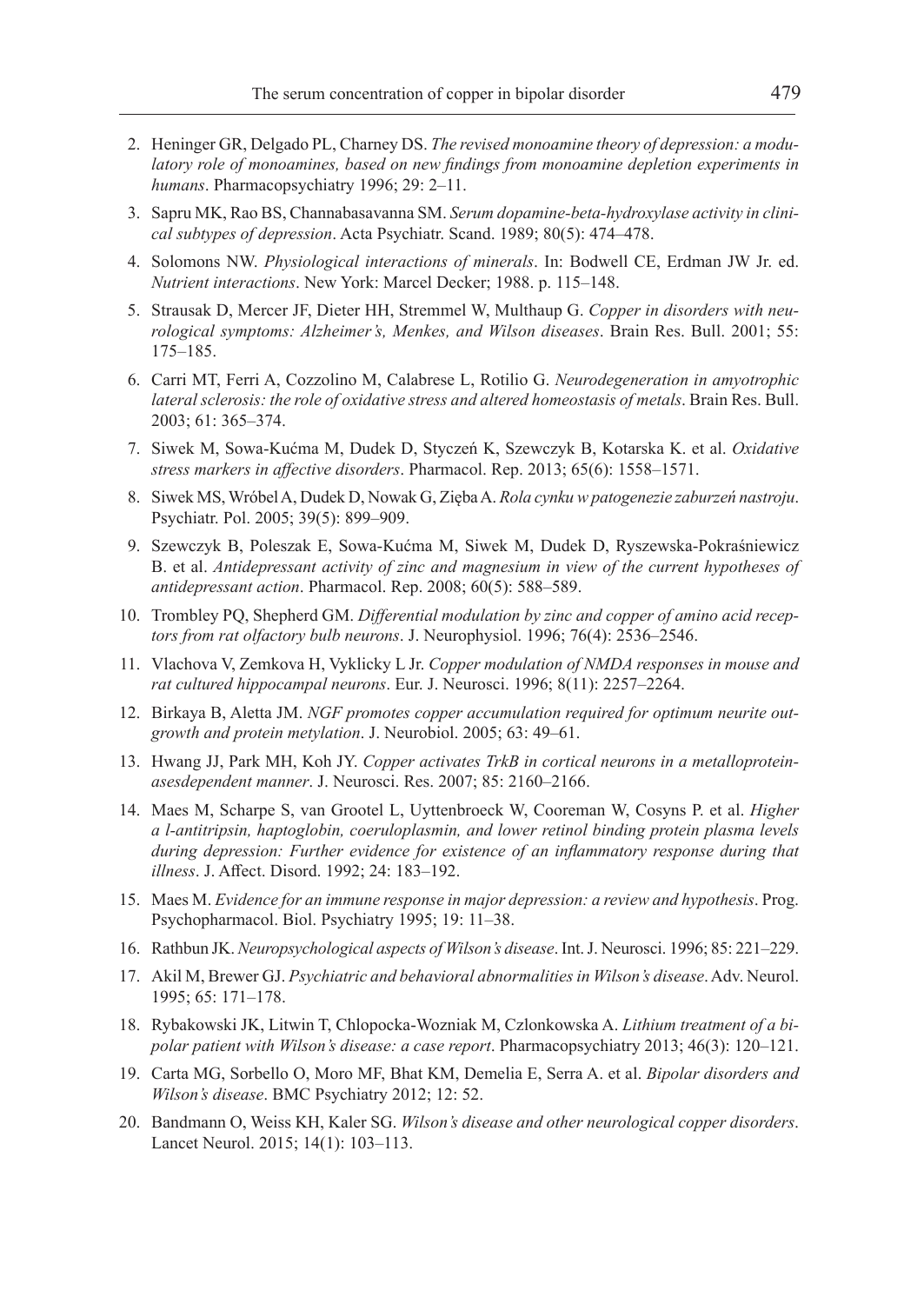- 21. Schlegel-Zawadzka M, Nowak G. *Alterations in serum and brain trace element levels after antidepressant treatment. Part II. Copper*. Biol. Trace Elem. Res. 2000; 73: 37–45.
- 22. Schlegel-Zawadzka M, Krośniak M, Nowak G. *Brain copper levels after antidepressant treatment*. In: Collery P, Bratter P, Negretti de Bratter V, Khassanova L, Etienne JC. ed. *Metal ions in biology and medicine*. Vol. 5. Paris: John Libbey Eurotext Paris; 1998. p. 703–706.
- 23. Manser WW, Khan MA, Hazan KZ. *Trace elements studies on Karachi population. Part IV: Blood copper, zinc, magnesium and lead levels in psychiatric patients with depression, mental retardation and seizure disorders*. J. Pak. Med. Assoc. 1989; 39: 269–274.
- 24. Narang RL, Gupta KR, Narang AP, Singh R. *Levels of cooper and zinc in depression*. Indian J. Physiol. Pharmacol. 1991; 35: 272–274.
- 25. Schlegel-Zawadzka M, Zięba A, Dudek D, Zak-Knapik J, Nowak G. *Is serum copper a "trait marker" of unipolar depression? A clinical preliminary study*. Pol. J. Pharmacol. 1999; 51: 535–538.
- 26. Maes M, Vandoolaeghe E, Neels H, Demedts P, Wauters A, Meltzer HY. et al. *Lower serum zinc in major depression is a sensitive marker of treatment resistance and of the immune/inflammatory response in that illness*. Biol. Psychiatry 1997; 42(5): 349–358.
- 27. Styczeń K, Sowa-Kućma M, Siwek M, Dudek D, Reczyński W, Misztak P. et al. *Study of the serum copper levels in patients with major depressive disorder*. Biol. Trace Elem. Res. 2016 [Epub ahead of print]; DOI: 10.1007/s11011-016-9888-9.
- 28. Mustak MS, Rao TS, Shanmugavelu P, Sundar NM, Menon RB, Rao RV. et al. *Assessment of serum macro and trace element homeostasis and the complexity of inter-element relations in bipolar mood disorders*. Clin. Chim. Acta 2008; 394(1–2): 47–53.
- 29. González-Estecha M, Trasobares EM, Tajima K, Cano S, Fernández C, López JL. et al. *Trace elements in bipolar disorder*. J. Trace Elem. Med. Biol. 2011; 25(supl. 1): S78–S83.
- 30. Naylor GJ, Smith AH, Bryce-Smith D, Ward NI. *Trace elements in manic depressive psychosis*. J. Affect. Disord. 1985; 8(2): 131–136.
- 31. Siwek M, Styczeń K, Sowa-Kućma M, Dudek D, Reczyński W, Szewczyk B. et al. *The serum concentration of magnesium as a potential state marker in patients with diagnosis of bipolar disorder*. Psychiatr. Pol. 2015; 49(6): 1277–1287.
- 32. Montgomery SA, Asberg M. *A new depression scale designed to be sensitive to change*. Br. J. Psychiatry 1979; 134: 382–389.
- 33. Hamilton M. *A rating scale for depression*. J. Neurol. Neurosurg. Psychiatry 1960; 23: 56–62.
- 34. Young RC, Biggs JT, Ziegler VE, Meyer DA. *A rating scale for mania: reliability, validity and sensitivity*. Br. J. Psychiatry 1978; 133: 429–435.
- 35. Kapczinski F, Dias VV, Kauer-SantAnna M, Frey BN, Grassi-Oliveira R, Colom, F. et al. *Clinical implications of a staging model for bipolar disorders*. Expert Rev. Neurother. 2009; 9: 957–966.
- 36. Siwek M, Sowa-Kucma M, Styczen K, Misztak P, Szewczyk B, Topor-Madry R. et al. *Thiobarbituric acid-reactive substances: markers of an acute episode and a late stage of bipolar disorder*. Neuropsychobiology 2016; 73(2): 116–122.
- 37. Rybakowski JK, Remlinger-Molenda A, Czech-Kucharska A, Wojcicka M, Michalak M, Losy J. *Increased serum matrix metalloproteinase-9 (MMP-9) levels in young patients during bipolar depression*. J. Affect. Disord. 2013; 146(2): 286–289.